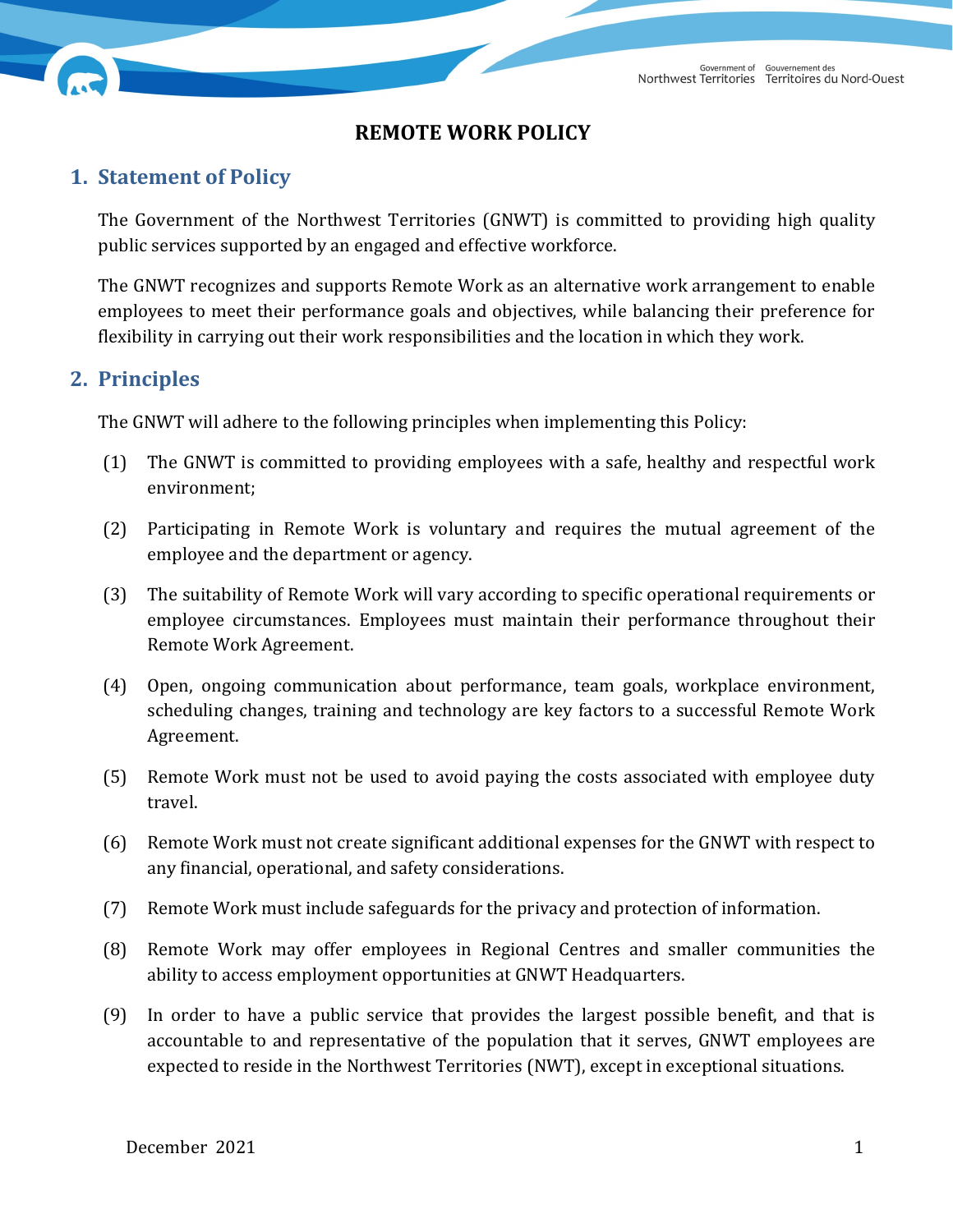

## **3. Scope**

This Policy and applicable guidelines apply to all departments and agencies and employees of the GNWT, except for:

- Members of the Northwest Territories Teachers' Association, and
- Employees of the Northwest Territories Power Corporation.

*Employees working remotely as part of an accommodation are subject to the Duty to Accommodate Injury and Disability Policy; these accommodations are outside of the scope of the Remote Work Policy and associated Guidelines.*

## **4. Definitions**

The following terms apply to this Policy:

Deputy Head – As defined in the *Public Service Act*: the Deputy Minister of a department, the Chief Executive Officer of a public committee, board or council, or such a person may be appointed or designated as Deputy Head.

Designated Workplace – An employee's regular place of work if a Remote Work Agreement is not in effect.

Long-Distance Remote Work – is a work arrangement that allows an employee to perform their job duties at a singular work location within the NWT, or within the NWT and Nunavut for employees of the Workers' Safety and Compensation Commission (WSCC), that is outside of the community where their Designated Workplace is located.

Out-of-Territory Remote Work – is a work arrangement that allows an employee to perform their job duties away from their Designated Workplace, at a location within Canada that is outside of the jurisdiction of the NWT, or for WSCC employes, outside of the NWT and Nunavut.

Remote Work - A work arrangement that allows an employee to perform their job duties, either in part or in full, away from their Designated Workplace.

Remote Work Site – A location outside of the Designated Workplace where an employee has been given permission to carry out their regular work duties.

Suitability – pertains to the appropriateness of Remote Work for a particular employee, position, and the proposed Remote Work Site, in the context of continuing to deliver GNWT programs and services to the public.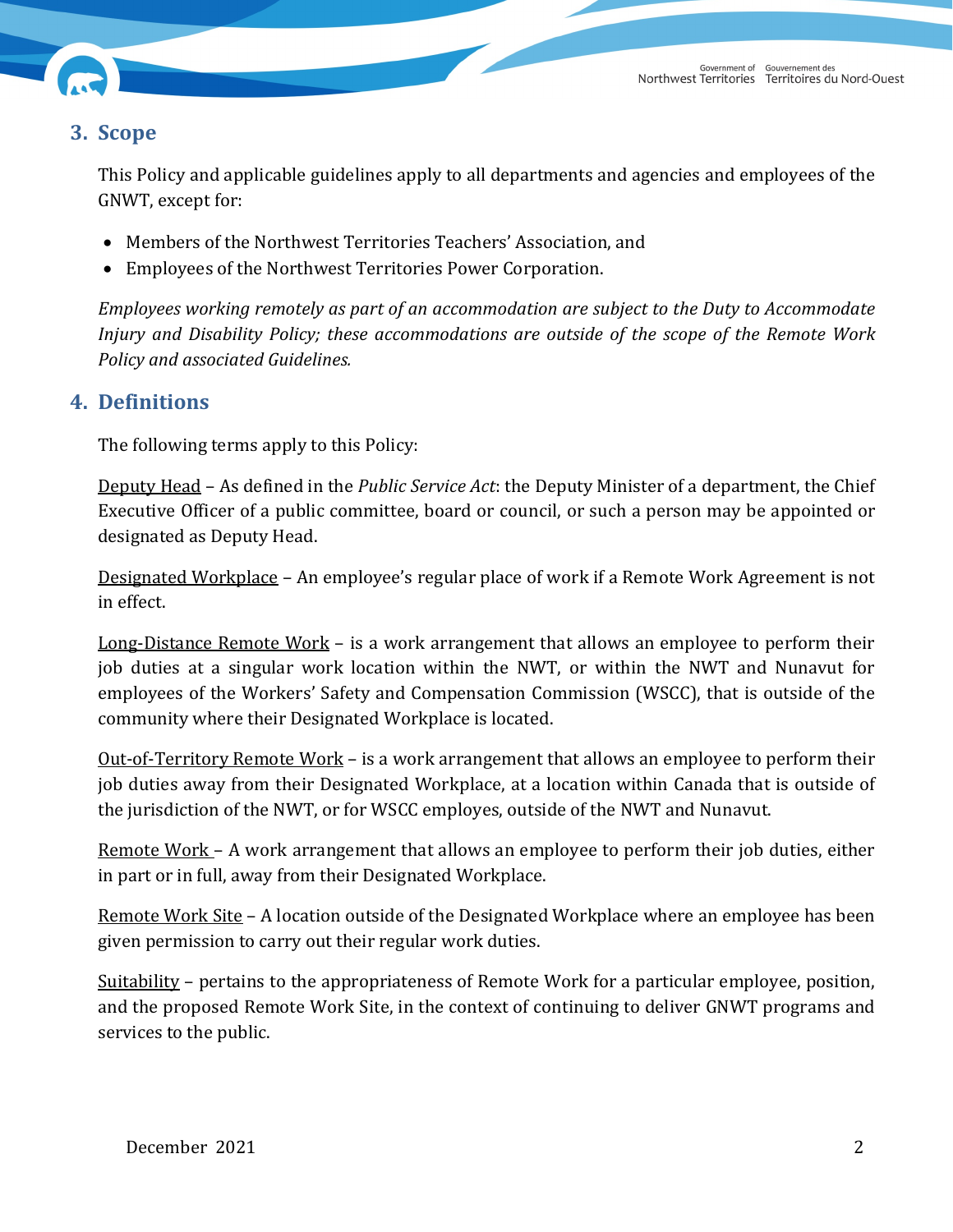

# **5. Authority and Accountability**

### **General**

This Policy is issued under the authority of the Financial Management Board. The authority to make exceptions and approve revisions to this Policy rests with the Financial Management Board.

Authority and accountability are further defined as follows:

#### (a) Minister of Finance (Minister)

The Minister of Finance is accountable to the Financial Management Board for the implementation of this Policy.

(b) Deputy Minister

The Deputy Minister of Finance is accountable to the Minister for the administration of this Policy.

#### **Specific**

(a) Financial Management Board

The Financial Management Board may approve the Remote Work Policy. The Financial Management Board may approve amendments and exceptions to the Remote Work Policy.

(b) Minister of Finance

The Minister may recommend amendments and exceptions to the Remote Work Policy to the Financial Management Board;

The Minister may approve guidelines necessary to implement the Remote Work Policy.

#### (c) Deputy Minister of Finance

The Deputy Minister of Finance may recommend to the Minister of Finance appropriate guidelines and propose amendments to the guidelines. Guidelines may include:

- i. Specific criteria to determine which employees and positions are suitable for a Remote Work Agreement such as the nature of the work performed by the employee and appropriateness of the Remote Work Site, if applicable;
- ii. A process to evaluate and assess employee eligibility for Remote Work; and
- iii. Health and safety protocols for employees with an approved Remote Work Agreement.

December 2021 3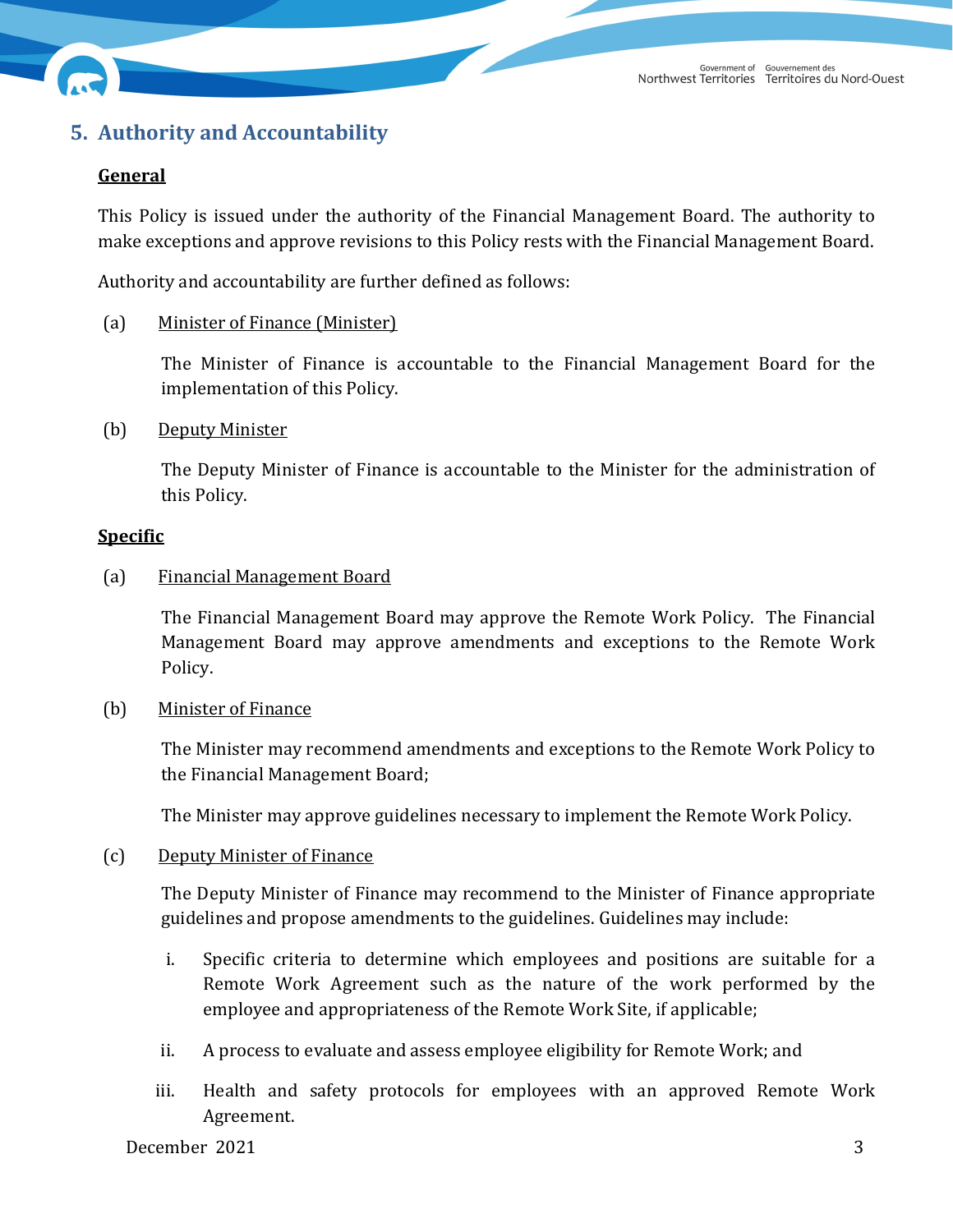

- iv. The Deputy Minister of Finance may approve applications for Out-of-Territory Remote Work.
- (d) Minister Responsible for the *Public Service Act*

The Minister responsible for the *Public Service Act* has the management and direction of the public service and is responsible for ensuring that GNWT departments and agencies operate in accordance with this Policy and associated guidelines.

#### (e) Deputy Heads

- i. Ensure appropriate communication of the Remote Work Policy and accompanying guidelines to GNWT staff;
- ii. Monitor the effectiveness of the Remote Work Policy and accompanying guidelines;
- iii. Monitor and ensure tracking is in place for all remote work arrangements within their department or agency, for both formal Remote Work Agreements and informal remote work arrangements.
- iv. Ensure that operational needs are met without productivity loss and unnecessary resource expenditures;
- v. Review and determine employee eligibility for a Remote Work Agreement, and give final approval to applications for Remote Work inside the NWT; and
- vi. Recommend to the Deputy Minister of Finance the approval of applications for Outof-Territory Remote Work.

### **6. Provisions**

(1) Eligibility

Eligibility for a Remote Work Agreement will be determined on a case-by-case basis taking into consideration multiple factors, including but not limited to the type of position, the nature of the work performed by the employee, the proposed Remote Work Site, and operational requirements.

Employees whose Designated Workplace is outside of GNWT Headquarters are not eligible for a Long-Distance Remote Work Agreement where the proposed Remote Work Site is in Yellowknife. However, informal long-distance remote work in Yellowknife may be approved in exceptional circumstances and for periods not exceeding 21 business days in duration.

Out-of-Territory Remote Work may be considered in exceptional circumstances.